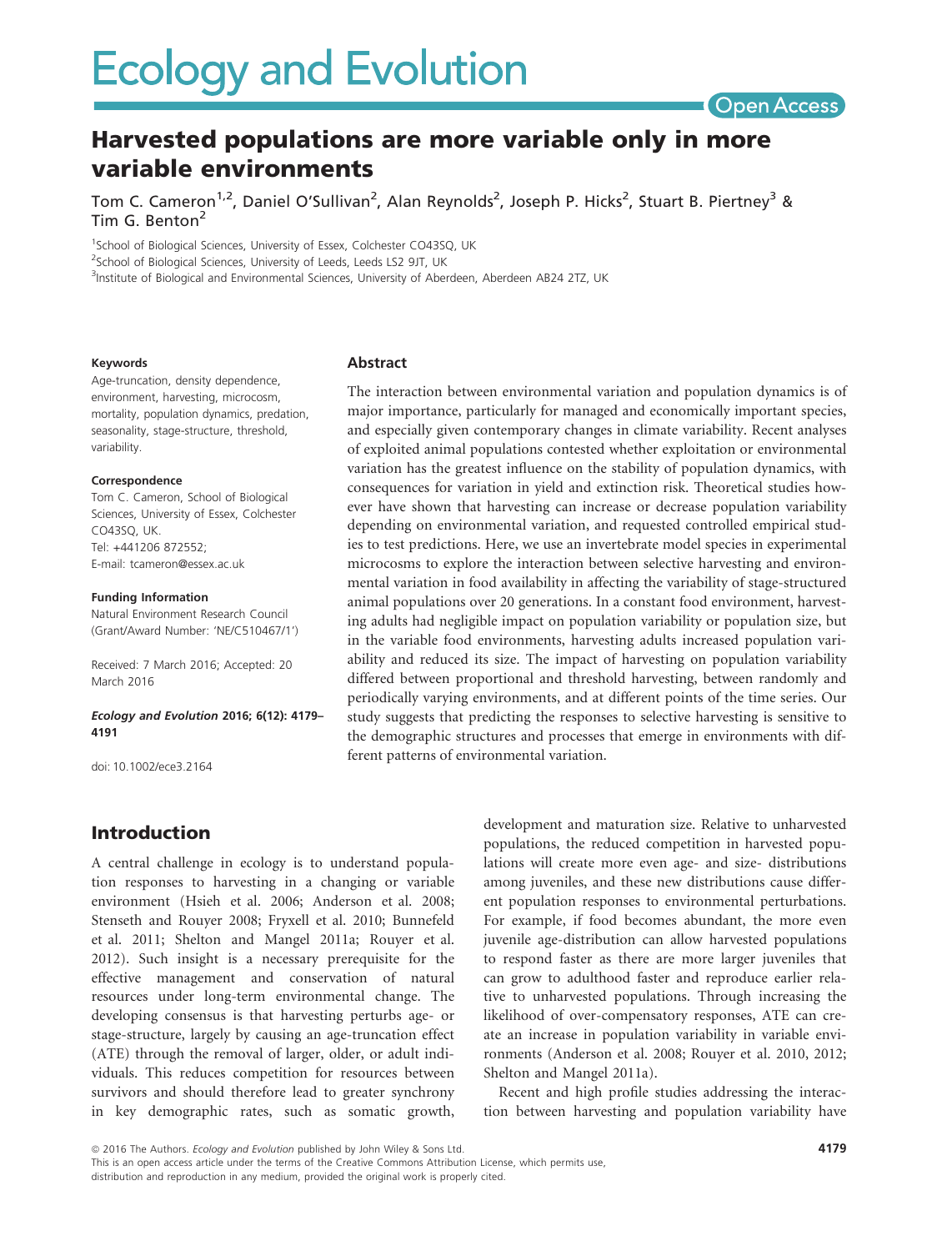taken one of two approaches (Hsieh et al. 2006; Ottersen et al. 2006; Anderson et al. 2008; Stenseth and Rouyer 2008; Rouyer et al. 2010, 2012; Shelton and Mangel 2011a, 2011b; Sugihara et al. 2011). They either consider comparable data from fish species that vary in their harvesting pressures, or focus on detailed time series of well-studied fish stocks and look at their dynamics through periods of low and high adult fishing mortality or climate variation. The conclusions drawn from both approaches arise from statistical analyses to separate the effects of mortality and environmental noise on population variability. The majority of studies, despite their different approaches, come to similar conclusions about marine fisheries, namely that harvesting changes the ratio of large or old individuals to small or younger individuals and this leads to stronger nonlinear population dynamic responses to environmental variation (Anderson et al. 2008; Shelton and Mangel 2011a; Rouyer et al. 2012). While contentions remain (Shelton and Mangel 2011b; Sugihara et al. 2011), there is increasing evidence to support the view that the driver of over- and under-compensatory responses of harvested populations to environmental variation is that harvesting changes the population's response to environmental changes through alteration in demographic structure and abundance (Cameron and Benton 2004; de Roos et al. 2007). These impacts can arise both directly, by mortality changing numbers, and indirectly, by mortality changing the competitive environment leading to changes in the survivors' intake rates, growth, maturity and fecundity. We would highlight the mechanistic similarity between harvesting and its impacts on fish population dynamics and studies considering the interaction between harvesting and environmental noise on population variance in terrestrial vertebrates (Bunnefeld et al. 2009, 2011; Chapman et al. 2009), and earlier studies with invertebrate model organisms in microcosm (e.g., Benton et al. 2002, 2004; Cameron and Benton 2004).

Despite the increasing evidence of the complexity of animal population dynamics in variable environments, much of its underpinning theory has typically been derived by exploring the consequences of adding stochasticity, representing environmental variation, directly to terms in otherwise unstructured deterministic models (e.g. Shelton and Mangel (2011a), and see discussion in Ranta et al. (2000)), or correlating animal abundance with temporal variation in abiotic variables such as temperature or the North Atlantic Oscillation (Grenfell et al. 1998). This has led to many different predictions where increasing environmental variation can be shown to either increase or decrease population variability in response to harvesting. A recent theoretical study flagged the need for experimental studies that would help determine under what types of environmental variation harvesting compounds or ameliorates population variability in structured populations living in dynamic environments (Wikstrom et al. 2012).

Experimental manipulation of populations in microcosm is a powerful tool to provide very detailed data that can inform a mechanistic understanding of how populations respond to perturbations, variable environments, and harvesting regime (Cameron and Benton 2004; Fryxell et al. 2005; Schroder et al. 2009; Nilsson et al. 2010; Strevens and Bonsall 2011). Specifically because field tests are rare and difficult (though possible see Ohlberger et al. (2011)), experimental microcosm approaches provide a way to explore the broad responses of live organisms to management-like interventions and ultimately influence field practitioners (Benton et al. 2007). Experimental ecology & evolution, usually undertaken on invertebrates, often capture the complex population and community dynamics that are also seen in higher taxonomic order animals such as delayed feedback or generation cycles (Mittelbach and Persson 1998; Bjornstad et al. 1999; Wearing et al. 2004; Cameron et al. 2007), positive density dependent responses to mortality (Benton et al. 2004; Butler et al. 2009; Schroder et al. 2009) and eco-evolutionary dynamics in response to environmental change and size-structured or trophy harvesting (Cameron et al. 2013, 2014; Smallegange and Deere 2014).

Here, we study the interaction between environmental variation and selective harvesting on population parameters in a well-studied model system, the soil mite Sancassania berlesei. We conduct this study with weekly census information over 102 weeks (equivalent to 20 generations). We maintain populations in dynamic environments characterized with different regimes of daily food supply (constant, variable, or periodic) while keeping the total supply constant. Populations are harvested or unharvested, with the former involving weekly removal of a 40% of adult numbers estimated from a simulation model (Benton 2012). The harvesting regimes are either proportional (harvesting a fixed 40% of the nonharvested population size) or threshold (i.e., removing all adults above 60% of the nonharvested population size). Previously, using this time series, we have shown that the life history of wild soil mites evolves in response to the average conditions in a laboratory environment and this determines the persistence of these populations by changing the population trajectory from decreasing to an increasing or stable equilibrium (Cameron et al. 2013). We have also reported that the environmental variability present in these experiments has much less of an influence on the evolution of mean values of life history traits than the average laboratory conditions, but there was a positive relationship between increased environmental variation and increased evolved age at maturity (i.e., generation time) (Cameron et al. 2014).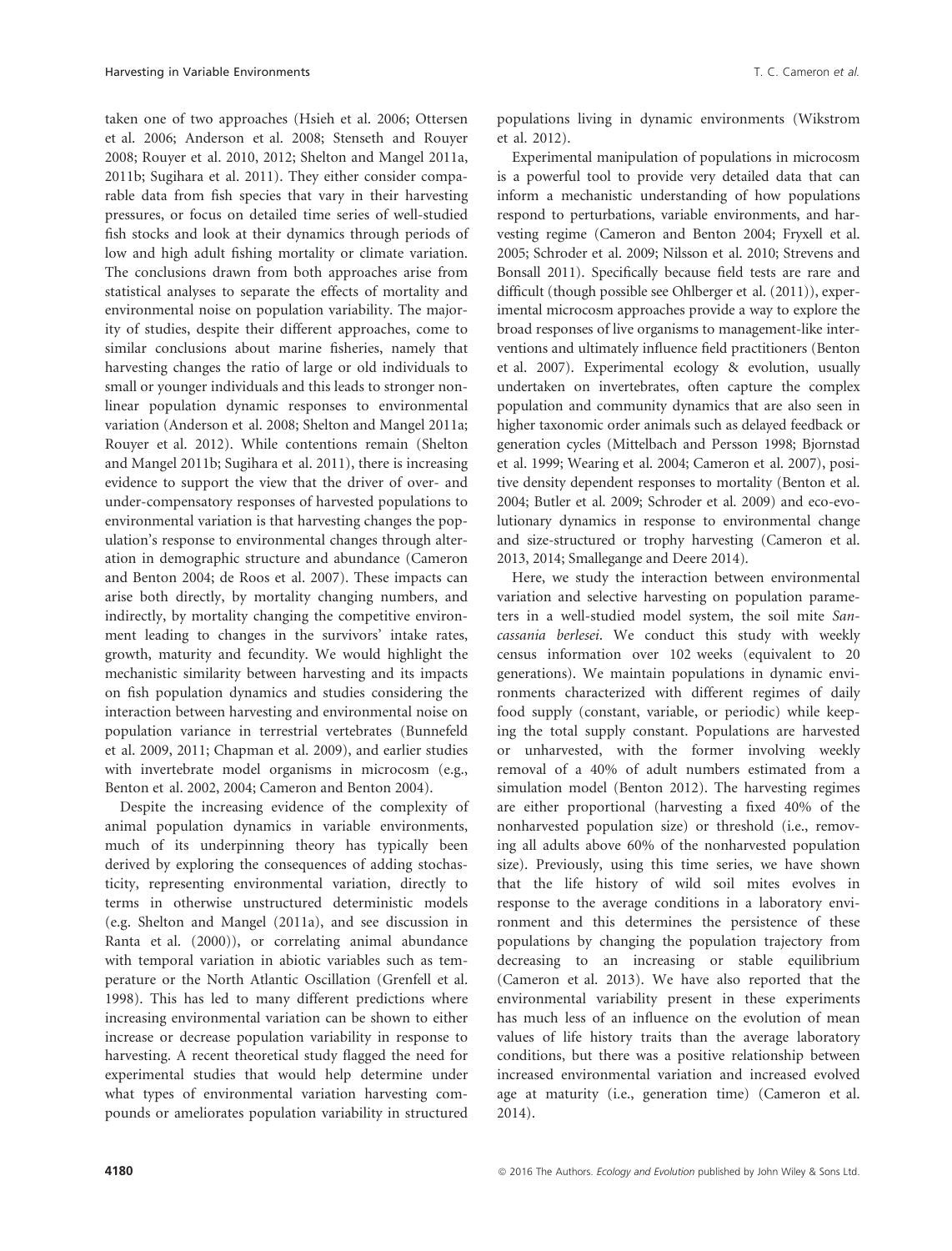Here, we focus specifically on addressing how variation in population abundance is influenced by the interaction between selective harvesting and environmental variation in food supply. For clarity we also report concurrent changes in mean population sizes across all treatments, some of which have been summarized previously (Cameron et al. 2013, 2014). We have a detailed understanding of demographic mechanisms underpinning density dependence in this system and using this we can investigate: (1) population dynamics data arising via frequent censuses (Benton et al. 2001b, 2004, 2006; Beckerman et al. 2002; Benton and Beckerman 2005; Benton 2012); (2) where we have manipulated the environmental variation (Benton et al. 2002; Benton and Beckerman 2005); (3) and where we have also imposed harvesting near the maximum sustainable yield, proportionally (densityindependent) and at a threshold (density-dependent) (Benton et al. 2004; Cameron and Benton 2004). Specifically, we ask whether different harvest strategies create populations that are more or less stable and whether harvested populations show greater responses to environmental variation than nonharvested controls.

#### **Methods**

#### Experimental treatments and population census

Wild soil mites were collected from Chicken manure and compost from Aberdeenshire and horse manure and garden soil from West Yorkshire, and reared using standard techniques described elsewhere (Benton et al. 2001a).

Fifty to 100 mites from each location were reared for one generation (4–6 weeks) in excess food before being mixed together for a further generation. Forty-two uniform small glass tubes (soda glass, 25 mmØ, 50 mm tall, filter paper seal and press on lid) half-filled with experimental grade calcium sulfate were each inoculated with 150 males, 150 females, and 1000 juveniles of unknown sex at the start of the experiment (day 1 of week 1). Our main results presented here are from near the end of the experiment beyond any possible ecological transients.

Tubes were assigned to constant (12 replicates), randomly variable (18 replicates), or a 28 day periodically variable (12 replicates) food provision treatment. All treatments received the same average daily food input of  $2 \times 0.0015$  g balls of dried active yeast, over the course of the experiment. In the constant treatment, every tube received two balls/day. In the random treatment, every tube received between zero to 13 balls/day, but with a distribution based on a negative binomial, with mean of 2 and dispersion parameter of 0.5 over a 56 day period. The periodic treatment mimicked a seasonal environment with food provided in the following repeating pattern: 9 days of no food, 3 days one ball yeast, 2 days three, 9 days four, 3 days three, and the final 2 days in the cycle one ball. Over these 4 week periods, the variance in total food delivery per week, expressed as a coefficient of variation (CV) averaged zero, 0.36 and 0.86 for constant, random, and periodic food respectively. Each tube received at least two drops of distilled water/day to maintain humidity. Replicate tubes from each environmental variation treatment were randomly assigned to different experimental harvesting treatments; unharvested or proportional harvested (where 40% of adults were removed from the population per week) or threshold harvested (where all adult individuals above 60% of the long-term predicted adult population size were removed = above 173 adults;  $n = 6$ replicate tubes per harvesting treatment). The threshold harvest treatment therefore experiences weeks where densities are too low and harvesting does not occur, and over the later part of the time series that we examine in greater detail this resulted in an average weekly harvest rate of adults of  $30.1 \pm 5.1\%$ . The threshold harvested treatment was only conducted in the randomly variable environment treatment. Pilot experiments and simulations of an individual based model described in (Benton 2012), provided predictions that adult harvest rates much above 40%/week would not be sustainable in the long-term.

Population tubes were counted in the morning on the same day each week under a Nikon SMZ1500 stereomicroscope with attached cool LED ring light (Nikon UK Limited, Kingston Upon Thames, UK). When harvesting was required the required number of individuals was removed using a fine brush. Harvesting began on week 13 and ended in week 83. The mite generation time is approximately 30–37 days under relatively constant conditions (Ozgul et al. 2012). To measure the size distribution of juveniles (all stages combined) and adults, photographs of the entire area of each replicate tube were taken using a Nikon Digital Sight 5.0 megapixel camera (DS-5M) attached to a Nikon SMZ1500 stereomicroscope at  $\times$ 1.5. These photographs were captured during week 60 near the end of the time series when the populations had been exposed to environmental variation and harvesting for 47 weeks. Longest length measurements of all individual mites that were not obscured in the image were recorded using Nikon software (Elements-D).

#### Analysis

From the 102 week time series of 42 populations (Figure S1) we first estimated the temporal patterns of change in coefficients of variation (CVs) of adult abundance. The CV is used as a measure of population variance relative to the mean (which changes with time and treatment) and calculated in 5-week centered moving windows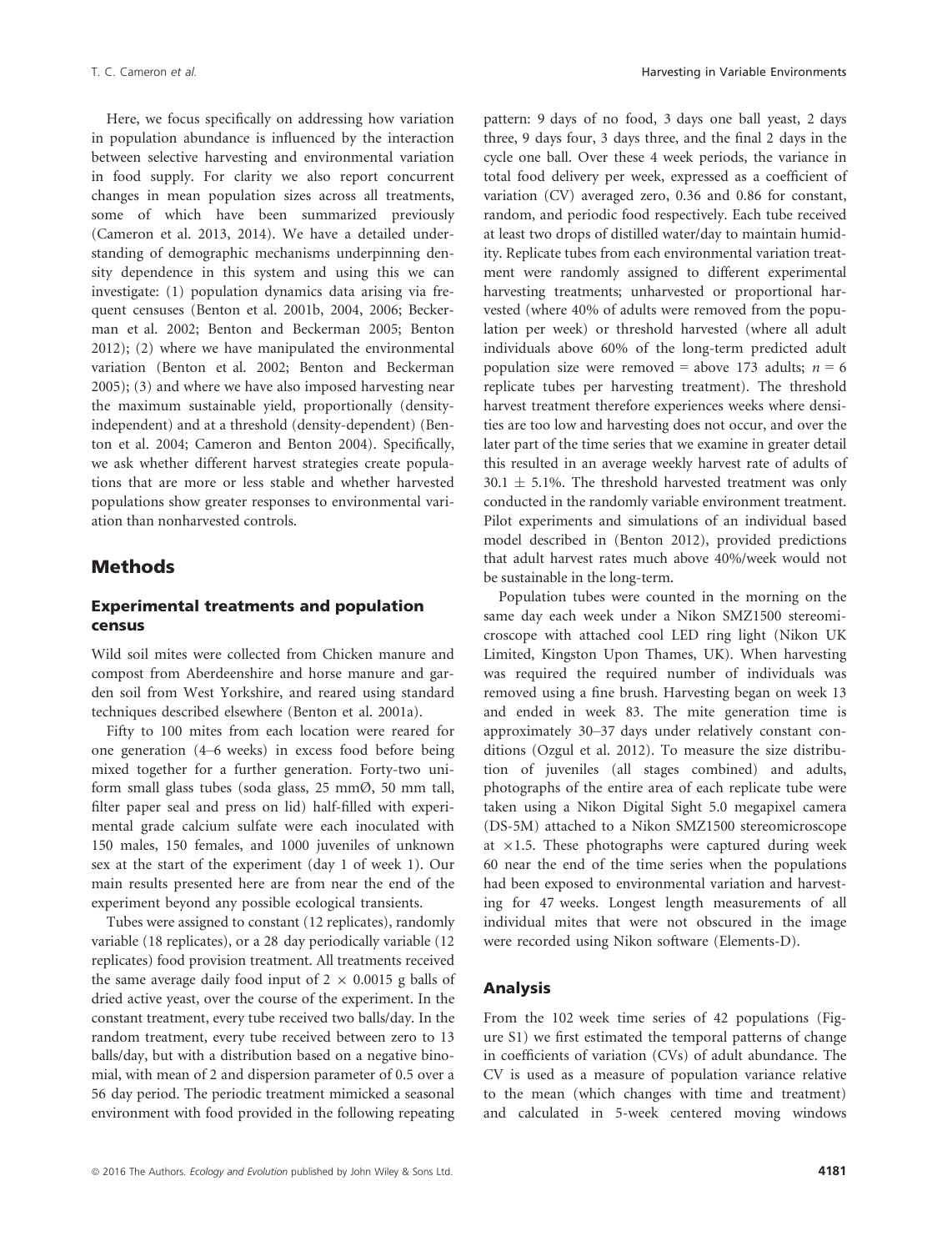(using function "rollapply" in package "zoo" in R3.0.2). The CV for a week  $i$  in the times series is calculated from the adult abundance over weeks  $i-2$  to  $i + 2$ which is approximately equal to the generation time (Ozgul et al. 2012).

To describe and visually compare between trends in the CV of adult population sizes per environment  $\times$  harvest treatment, we fitted general additive models (GAMS) across the CV of population size of each replicate population tube as a function time (weeks), and constrained the intercepts to be the average CV of population size at the beginning of the experiment. The best GAMs were chosen by selecting the model(s) with the lowest AIC score between those with df of 1–10, 15, 20. The best model is then used to plot the smoothed mean CV and confidence interval over the course of the experiment to visually compare differences between treatments on population variability. Additional analyses over 10- or 20-weeks centered moving windows of CV of adult population size can be found in the Supporting online information, but remain qualitatively similar. Plots of trends in mean population sizes in response to environment and harvesting have been presented in Cameron et al. (2013, 2014), but can also be found in the Supporting information.

For a detailed assessment of the relative impacts of the harvesting and environment treatments on population variation (CV) and mean abundance, we chose a 20-week time series (weeks 60–80, 3–4 generations) toward the end of the experiment such that the response was assessed after approximately 12 generations of exposure to environmental variation and harvesting, and assume this window is (1) small enough for the time series to be approximately stationary, (2) following the erosion of initial ecological transients and thus with approximately stable age/size distributions, and (3) following the most intense period of natural selection, and thus evolutionary change (Cameron et al. 2013). We will refer to the GAM predicted plots of trends that describe where any variation in the length or period of this 20-week time series may have influenced our conclusions from selecting weeks 60– 80. The population and stage means and CVs of abundance for each treatment combination were calculated using stratified bootstrap resampling of the time series data across all six replicates to give robust estimates that account for repeated measures (Benton et al. 2002; Cameron and Benton 2004). To compare the CVs across different treatments that differed in their rate of change in mean population size, the time series were first detrended by subtracting a locally weighted polynomial regression model of the mean trend (i.e., lowess). The bootstrap mean and 95% confidence intervals of population CV or mean abundance are presented in figures and

percentage differences between these mean treatment values and the controls are provided in the text. Statistical significance was estimated with linear models, chosen based on a prior analysis (e.g., Benton et al. 2002), to consider the effects of type of environmental variance (factor: constant, randomly variable, or periodic) on the population statistics within each harvest treatment. Statistical significance of the effects of harvesting, within each life history stage and environmental variation treatment, were derived from the bootstrapped 95% confidence intervals as also presented in Figures 1 and 2, that is a  $2 \times$  standard error distribution/t-test. Where differences were not significant they are referred to as "ns" in the main text. A summary of the effect sizes of environmental variance and harvesting, as provided throughout the results text, can be found in Tables S1 and S2.

To test for differences in the size structure of populations from different environments or harvest treatments the mean and confidence interval of the size probability density function was calculated for both the constant and periodic environment populations using the R 3.0.2, package "stats", function "density" ( $n = 8192$  measurements).

Supporting information includes details of some statistical analyses reported below in Tables S1 and S2.

### **Results**

#### Effects of environmental variation and harvesting on population variability

Environmental variation has a large and statistically significant effect on the CV of total population and stage-specific dynamics during weeks 60–80 (Fig. 1, Table 1). Periodic environmental variation increases total population and stage variation more than random environmental variation, for example the CV of adult number from unharvested populations are 0.2, 0.34, and 0.46 in constant, random, and periodic environments respectively (ANOVA Unharvested Adults~Environmental Variation,  $F_{1,15} = 32.77$ ,  $P \le 0.001$ ).

Harvesting adults has little effect on the variation in abundance of any life history stage in a constant environment (Fig. 1, adult harvest eggs 5.8% less ns, juvs 15.6% more, adults 15% less ns). Harvesting adults as a fixed proportion in randomly variable environments has no statistically significant effect on variation in adult numbers (both have a CV of approximately 0.35 see Fig. 1 and "Discussion"), but reductions in variation of other stages eggs 14% less, juveniles 8% less ns). Harvesting adults in a periodic environment leads to large and significant increases in variation in adult abundance (32.9% more variation in adults than unharvested control) and concurrent reduction in variation in other stages (eggs 7.7% less, juveniles 13.8% less, Fig. 1).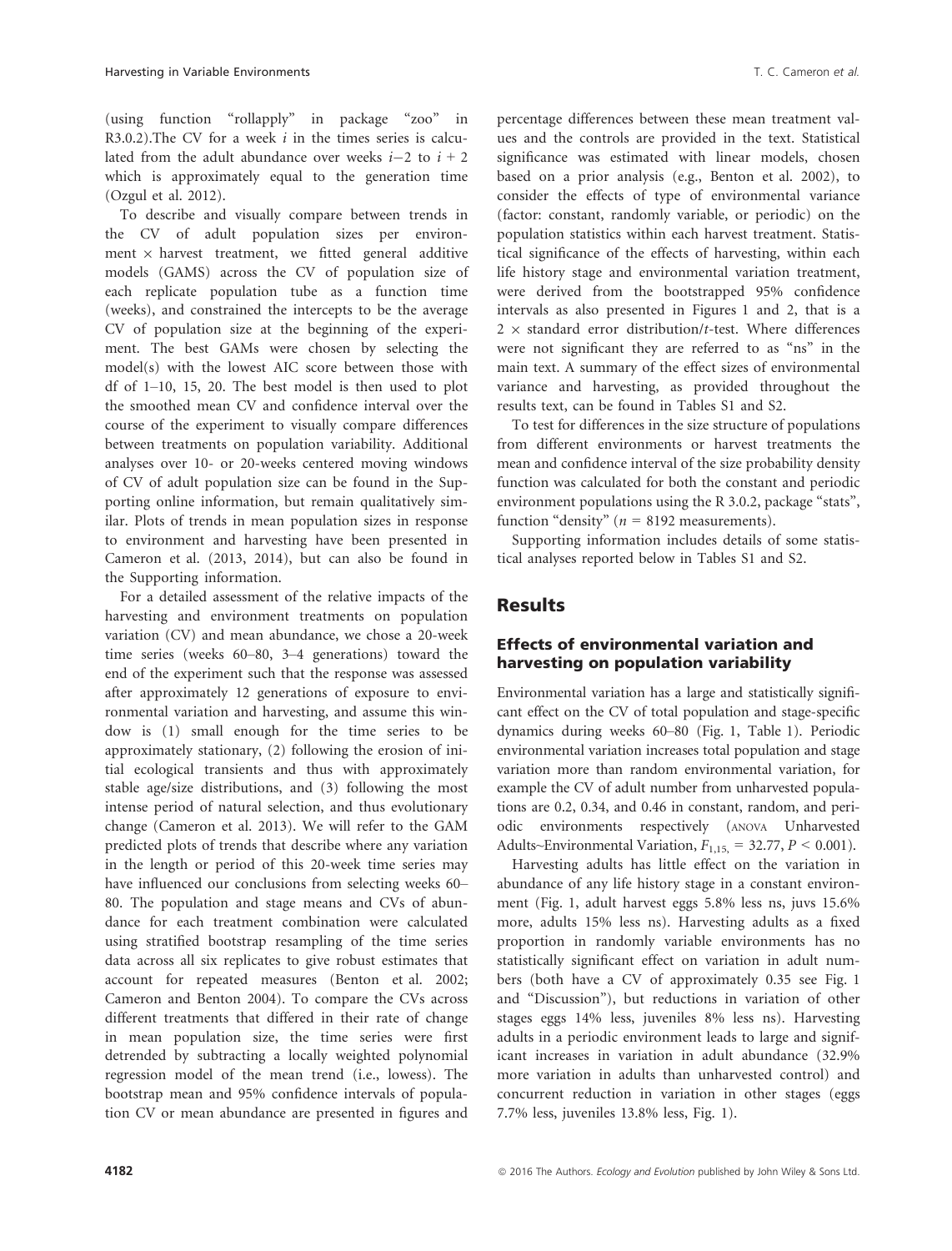Figure 1. Bootstrap resampled and stratified coefficient of variation of population size (mean and 95% confidence intervals) for weeks 60–80 (detrended) for each stage in the three environmental variation and associated stage-selective harvest treatments. Environmental variation increases from zero (coefficient of variation), to 0.36 to 0.86 for constant, randomly variable and periodic in weekly food treatments. Symbols refer to different harvesting treatments. Error bars are bias corrected and adjusted 95% confidence intervals of the mean and those that do not overlap the mean of a comparable treatment can be considered statistically different at  $\alpha$  = 0.05. Scales differ between panels.

Figure 2. Bootstrap resampled and stratified mean population size (mean and 95% confidence intervals) for weeks 60–80 (detrended) for each stage in the three environmental variation and associated stageselective harvest treatments. Environmental variation over 4 week period increases from zero (coefficient of variation), to 0.36 to 0.86 for constant, randomly variable and periodically supplied food treatments. Symbols refer to different harvesting treatments. Error bars are bias corrected and adjusted 95% confidence intervals of the mean and those that do not overlap the mean of a comparable treatment can be considered statistically different at  $\alpha$  = 0.05. Scales differ between panels.

#### **Eggs Juveniles**  $0.8$ 0.2 0.3 0.4 0.5 0.6 0.7 0.8  $1.2$ 0.2 0.4 0.6 0.8 1.0 1.2  $0.7$ Unharvested Proportional Adult Variation in stage (CV) Variation in stage (CV) Variation in stage (CV) Variation in stage (CV)  $\frac{0}{2}$ ■ Threshold Adult  $0.\overline{6}$  $0.8$  $0.\overline{5}$  $0.6$  $0.4$  $0.4$  $\overline{0}$ Ф  $\overline{0}$  $0.2$ Constant Random Periodic Constant Random Periodic **Adults Total**  $\overline{0}$  $\overline{0.7}$ 0.1 0.2 0.3 0.4 0.5 0.6 0.7 0.1 0.2 0.3 0.4 0.5 0.6 0.7  $0.6$ 1  $0.6$ Variation in stage (CV) Variation in stage (CV) Variation in stage (CV) Variation in stage (CV)  $0.\overline{5}$  $0.5$  $\frac{1}{2}$  $\overline{0.4}$  $0.4$  $0.3$  $0.3$ ď  $0.\overline{2}$  $0.2$  $\Phi_{\!\! {\bar{\Lambda}}}$  $\overline{c}$  $\overline{c}$ Constant Random Periodic Constant Random Periodic **Eggs Juveniles** 1800 900 800 1000 1200 1400 1600 1800 500 600 700 800 900 Unharvested Proportional Adult 1600  $\uparrow$  $\phi$ Threshold Adult 800 1400 Mean Mean 本 1200 1000 600 **SOG** 500 Constant Random Periodic Constant Random Periodic **Adults Total**  $rac{1}{2}$ 200 250 300 350 400 2000 1000 1200 1400 1600 1800 2000  $\oint$ 350 1800 Mean 1600 Mean 300 ∤ Фѧ 1400 250 1200 200  $\frac{8}{2}$

#### Effects of environmental variation and harvesting on population size

During weeks 60–80, in the unharvested populations, the total population size is reduced in random environments relative to the constant environment (Fig. 2, Average<sub>ran-</sub> dom 22.2% less,  $t1,11 = -2.9$ ,  $P < 0.02$ ; Average<sub>periodic</sub> 24.4% less,  $t_{1,11} = -2.7$ ,  $P < 0.02$ , Table 2). This reduction in total population size is primarily due to the reduction in numbers of the numerically dominant eggs and juveniles,

Constant Random Periodic

Constant Random Periodic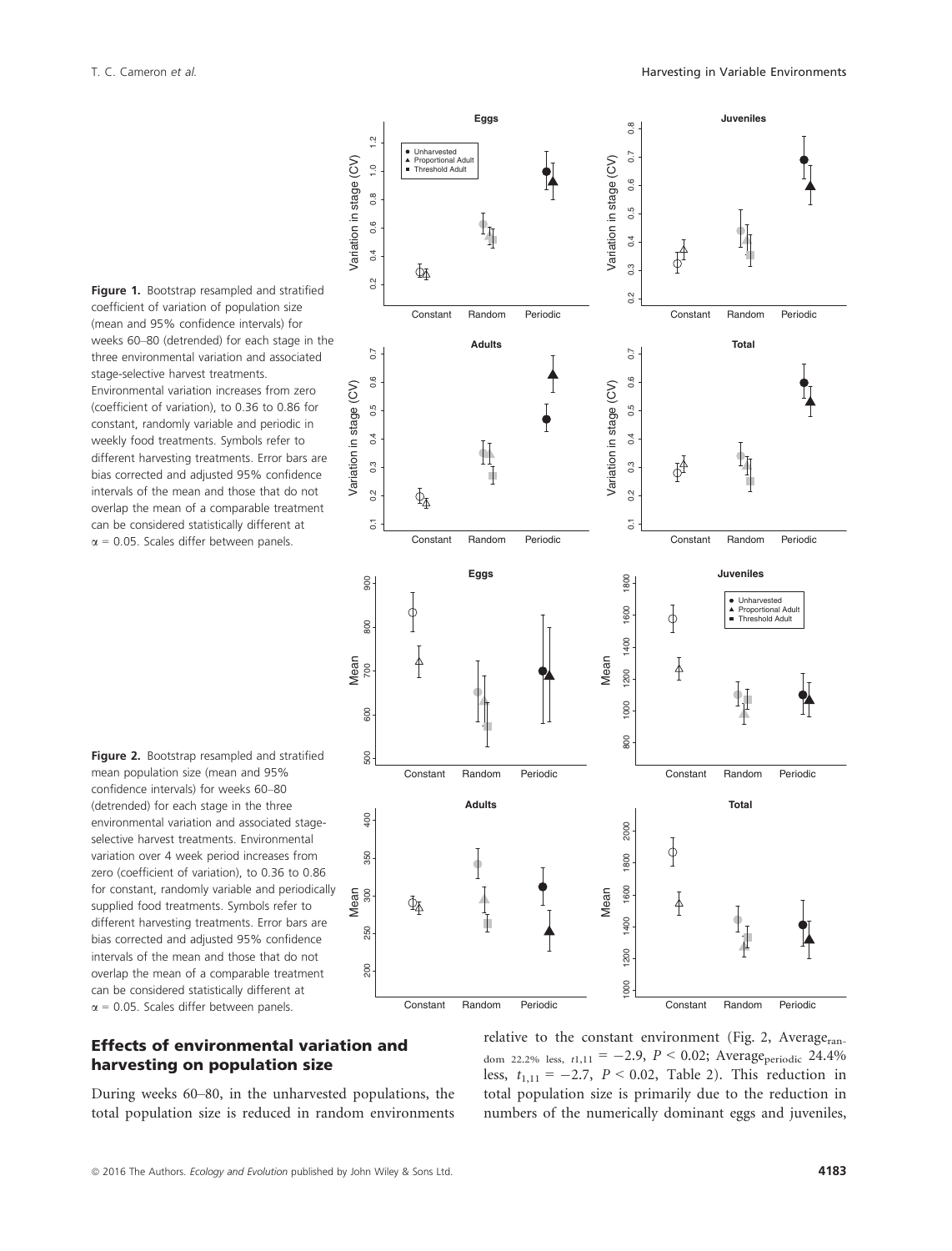| Stage            | Unharvested                                                                                               | Adult harvested                                                                                            |
|------------------|-----------------------------------------------------------------------------------------------------------|------------------------------------------------------------------------------------------------------------|
| Eggs             | $CV = -1.45 \ (\pm 0.09) + 0.63 \ (\pm 0.07)$ var<br>$R^2$ = 0.83, $F_{1.16}$ = 75.94, $P = 1.798e^{-7}$  | $CV = -1.52 \ (\pm 0.06) + 0.67 \ (\pm 0.05)$ var<br>$R^2 = 0.91$ , $F_{1,16} = 165.0$ , $P = 7.61e^{-10}$ |
| <b>Juveniles</b> | $CV = -1.48 \ (\pm 0.09) + 0.26 \ (\pm 0.07)$ var<br>$R^2 = 0.49$ , $F_{1,16} = 15.43$ , $P = 0.0012$     | $CV = -1.47 \ (\pm 0.11) + 0.26 \ (\pm 0.08)$ var<br>$R^2 = 0.38$ , $F_{1,16} = 9.738$ , $P = 0.006$       |
| Adults           | $CV = -1.90 \ (\pm 0.09) + 0.41 \ (\pm 0.07)$ var<br>$R^2 = 0.65$ , $F_{1,16} = 30.88$ , $P = 4.33e^{-5}$ | $CV = -1.90 \ (\pm 0.06) + 0.49 \ (\pm 0.05)$ var<br>$R^2$ = 0.88, $F_{1,16}$ = 113.4, $P = 1.14e^{-8}$    |
| Total            | $CV = -1.67 \ (\pm 0.09) + 0.27 \ (\pm 0.07)$ var<br>$R^2 = 0.49$ , $F_{1.16} = 15.53$ , $P = 0.00117$    | $CV = -1.68 \ (\pm 0.12) + 0.31 \ (\pm 0.09)$ var<br>$R^2 = 0.40$ , $F_{1,16} = 10.51$ , $P = 0.005$       |

Table 1. Coefficient of variation of population size as a function of environmental variation (var:  $0 =$  constant,  $1 =$  random,  $2 =$  periodic) for each stage and the total population.

Table 2. Ln population size as a function of environmental variation (var:  $0 =$  constant,  $1 =$  random,  $2 =$  periodic) for each stage and the total population.

| Stage     | Unharvested                                                                                                     | Adult harvested                                                                                                |
|-----------|-----------------------------------------------------------------------------------------------------------------|----------------------------------------------------------------------------------------------------------------|
| Eggs      | $ln(Pop) = 6.326 \ (\pm 0.045) - 0.129 \ (\pm 0.035)$ var<br>$R^2 = 0.46$ , $F_{1,16} = 13.72$ , $P = 0.0019$   | $ln(Pop) = 6.279 \ (\pm 0.036) - 0.126 \ (\pm 0.028)$ var<br>$R^2 = 0.56$ , $F_{1.16} = 20.62$ , $P = 0.00033$ |
| Juveniles | $ln(Pop) = 7.043 \ (\pm 0.072) - 0.302 \ (\pm 0.056)$ var<br>$R^2$ = 0.65, $F_{1,16}$ = 29.18, $P = 5.88e^{-5}$ | $ln(Pop) = 6.886 (\pm 0.038) - 0.208 (\pm 0.030)$ var<br>$R^2$ = 0.75, $F_{1,16}$ = 48.63, $P = 3.14e^{-6}$    |
| Adults    | $ln(Pop) = 5.577 (\pm 0.035) - 0.031 (\pm 0.027)$ var<br>$R^2 = 0.07$ , $F_{1.16} = 1.29$ , $P = 0.27$ NS       | $ln(Pop) = 5.607 (\pm 0.048) - 0.050 (\pm 0.037)$ var<br>$R^2 = 0.10$ , $F_{1,16} = 1.833$ , $P = 0.194$ NS    |
| Total     | $ln(Pop) = 7.256 (\pm 0.051) - 0.224 (\pm 0.039)$ var<br>$R^2 = 0.67$ , $F_{1,16} = 31.82$ , $P = 3.68e^{-5}$   | $ln(Pop) = 7.136 (\pm 0.031) - 0.172 (\pm 0.024)$ var<br>$R^2$ = 0.76, $F_{1,16}$ = 50.57, $P = 2.47e^{-6}$    |

NS = nonsignificant.

whereas adult population sizes are larger in random environments relative to the constant control (Fig. 2, adult numbers Average<sub>random</sub> 17.2% more,  $t_{1,11} = 2.2$ ,  $P < 0.05$ ; Average<sub>periodic</sub> 7.26% more,  $t_{1,11} = 0.9$ , ns).

The effects of harvesting on population and stage densities are dependent on the environment (Fig. 2). Harvesting adults reduces the total population size in a constant environment, due to a larger and statistically significant reduction of eggs and juveniles than adults (Adult harvest eggs 13.6% less, juveniles 20.1 less, adults 2.6% less ns). Harvesting adults in a randomly variable environment has no effect on eggs  $(-3.4\% \text{ ns})$ , but significant reduction in juveniles and adult numbers (juveniles 10.1% less, adults 14% less). This results in a significant reduction in total population size (12.3% less). Harvesting adults in a periodic environment has no effect on egg or juvenile numbers relative to controls, but significantly reduces adult abundance (Adults 19.3% less). This does not result in a statistically significant net reduction in total population size.

#### How does variability in population size change across the time series?

The CV of adult population size changes over time in the constant environment, regardless of harvest treatment,

such that throughout most of the experiment there were no significant differences in adult number CV between control and adult harvested populations (Fig. 3). Similarly, the CV in adult numbers varied through time in random environments. Changes in the estimated variation in all environments near the end of these time series, beyond week 80, are influenced by the end points and the short nature of the postharvest time series. The key point however is whether there are changes in the relative differences in the responses of populations to harvesting across the time series and in particular, do they ever differ from the week 60–80 period when we looked at the changes in population summary statistics in detail.

Proportional harvesting of adults in randomly variable environments initially reduced the CV of adult numbers relative to the control, but this is reversed nearer the end of the experiment (Figs. 1, 3). The onset of harvesting leads to a large ecological transient of reduced variation of adult numbers during the initial decline in population size. Harvesting adults later in the time series as the population recovers – which we now know to be driven by evolution of the life history – results in variation in adult numbers increasing to larger than that in unharvested populations. A similar initial and large transient increasing CV in adult numbers in response to adult harvesting was seen under threshold harvests in randomly variable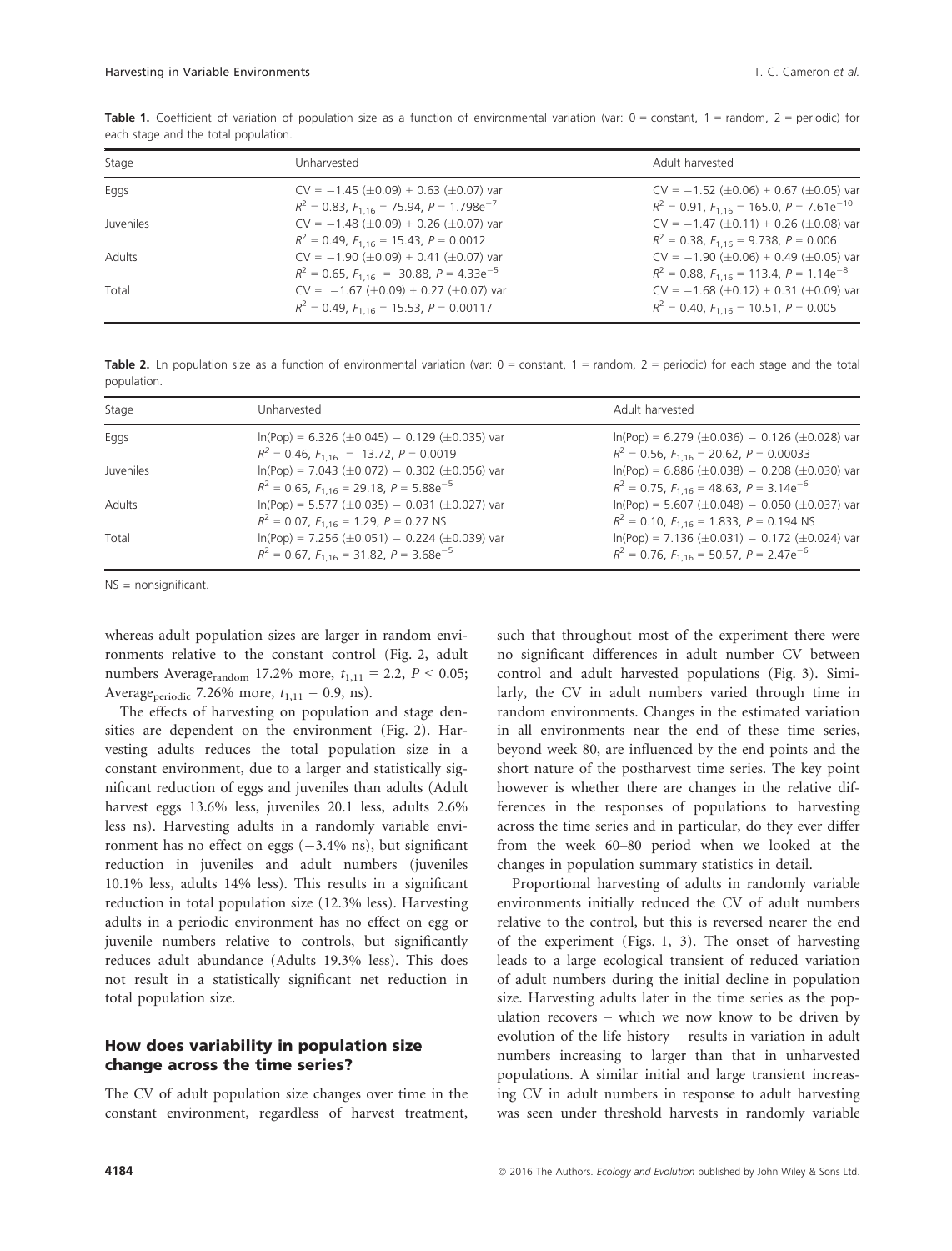

Figure 3. Each plot shows the fitted time series of mean  $\pm$  1 SE coefficient of variation (CV) of adult stage abundance as predicted from a General Additive Model (GAM) fit to the CV of adult abundance over a centered moving 5 week window. Time series are shown for unharvested, proportional and threshold harvest populations in constant (left column), randomly variable (middle) and periodic food supply (right) environments. Degrees of freedom (df) for the GAMs were chosen through model simplification, and determining the minimum df that could best represent all CV time series within 5 week centered moving windows (i.e., 6 df). Arrows show start and end of harvesting.

environments. This CV of adult numbers with a threshold harvest increases later in the time series, but always remains lower than in proportional harvesting (Fig. 3). Proportional harvesting of adults in periodic environments increased variation in adult population abundance relative to the control throughout the entire experiment (Fig. 3).

#### Impact of different harvesting strategies on dynamics

We compared proportional harvest of 40% of adults/week and threshold harvesting of all adults above 60% of the predicted long-term mean of an unexploited population (i.e., carrying capacity) under random environmental variation in weeks 60–80. Variation in adult population size and the mean population size are reduced more by threshold harvesting relative to both the unharvested control and proportional harvesting of adults (CV of adult population size: threshold harvest 22.9% less, proportional harvest 1.8% less than control ns, Fig. 1; average adult population size: threshold harvest 23.1% less, proportional harvest 14% less than control, Fig. 2). Converting this into estimated yields indicates that the different harvesting strategies significantly affect both the expected yield ( $t_{1,11} = 4.94$ ,  $P < 0.01$ ) and its variability: for threshold harvesting, the yield  $\pm 2$  SE is estimated as  $6469 \pm 771$  adults, with a variation in yield over time, estimated by the CV, being  $0.98 \pm 0.12$ . Conversely, for proportional harvesting, the yield is estimated as 8366  $\pm$  559 adults with a much lower CV at 0.32  $\pm$  0.01.

#### Impact of harvesting on the distribution of body sizes

The size distributions of adult females from constant or periodic environments in weeks 60–80 are similar. Under constant food, selective harvesting of adults truncates the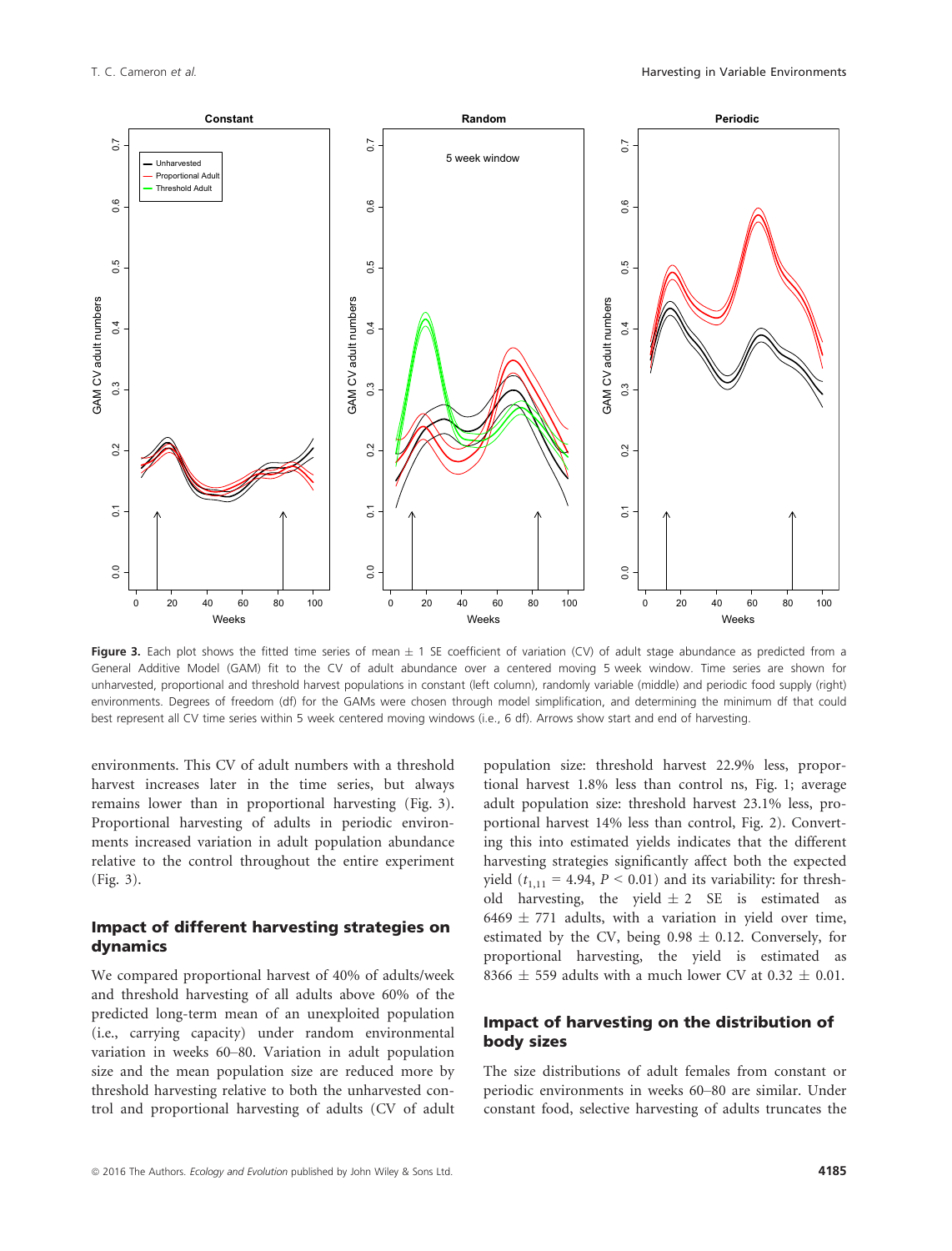

Figure 4. The probability density distributions of individual body lengths ( $log, \mu$ m) of adult female (upper panels) and juvenile mites (lower panels) from constant (left panels) or periodic (right panels) food supply populations which are unharvested (light gray/dashed line) or adult harvested (dark gray/dotted line). Harvest mortality was proportional with a rate of 40%/ week for both targeted stages. Shaded error polygons show the 95% bootstrapped confidence envelope ( $R = 10,000$ ) around the mean.

adult female and juvenile size distribution (Fig. 4). But the overall effect is small (constant environment: unharvested population female body length 625  $\mu$ m  $\pm$  3.25 SE vs. adult harvested female 586  $\pm$  4.4 SE = 7% reduction). In periodic environments harvesting has almost no effect on the adult size distribution over this period. Adult harvesting however, significantly shifts the distribution of juvenile sizes in periodic environments (Fig. 4; periodic environment: unharvested population juvenile body length 285 µm  $\pm$  1.71 SE, adult harvested 273 µm  $\pm$  1.81 SE).

#### **Discussion**

Harvesting adults increased stage-specific and total population variability in variable environments, but not in constant environments. Where mite populations were exposed to environmental variation for many generations it is clear that harvesting of adults leads to increasing variability of adult numbers. The magnitude of this effect increased over time, in both randomly and periodically variable environments, and could be a result of the previously identified life history evolution occurring over the course of the experiment (Cameron et al. 2013, 2014). Whether this is caused by evolution of more plastic phenotypes, greater genotype diversity in variable environments (e.g., disruptive selection) or both remains to be tested. We found no significant effect of harvesting on the relative population variability (CV) when the environment is constant.

The most parsimonious explanation why adult harvesting mortality increases adult population variance only in the presence of environmental variance is that age/size truncated populations are more likely to respond in an over compensatory way to mismatches between their age/stage/ size structure and the immediate carrying capacity of the environment (Cameron and Benton 2004; Rouyer et al. 2012), due to an over representation of younger, more fecund, adults. Similarly age truncated populations are most likely to suffer highest mortality from short-term negative environmental changes due to the investment in adult survival strategies in most high fecundity species (e.g., age/ size truncated populations have relatively more vulnerable young/small individuals). Therefore, our results empirically support a variety of similar conclusions in other studies examining the cause of increased variability of wild populations – that both the effects of harvest on demography and environmental variation have a role (Hsieh et al. 2006; Anderson et al. 2008; Rouyer et al. 2010, 2011, 2012; Shelton and Mangel 2011a, 2011b; Sugihara et al. 2011).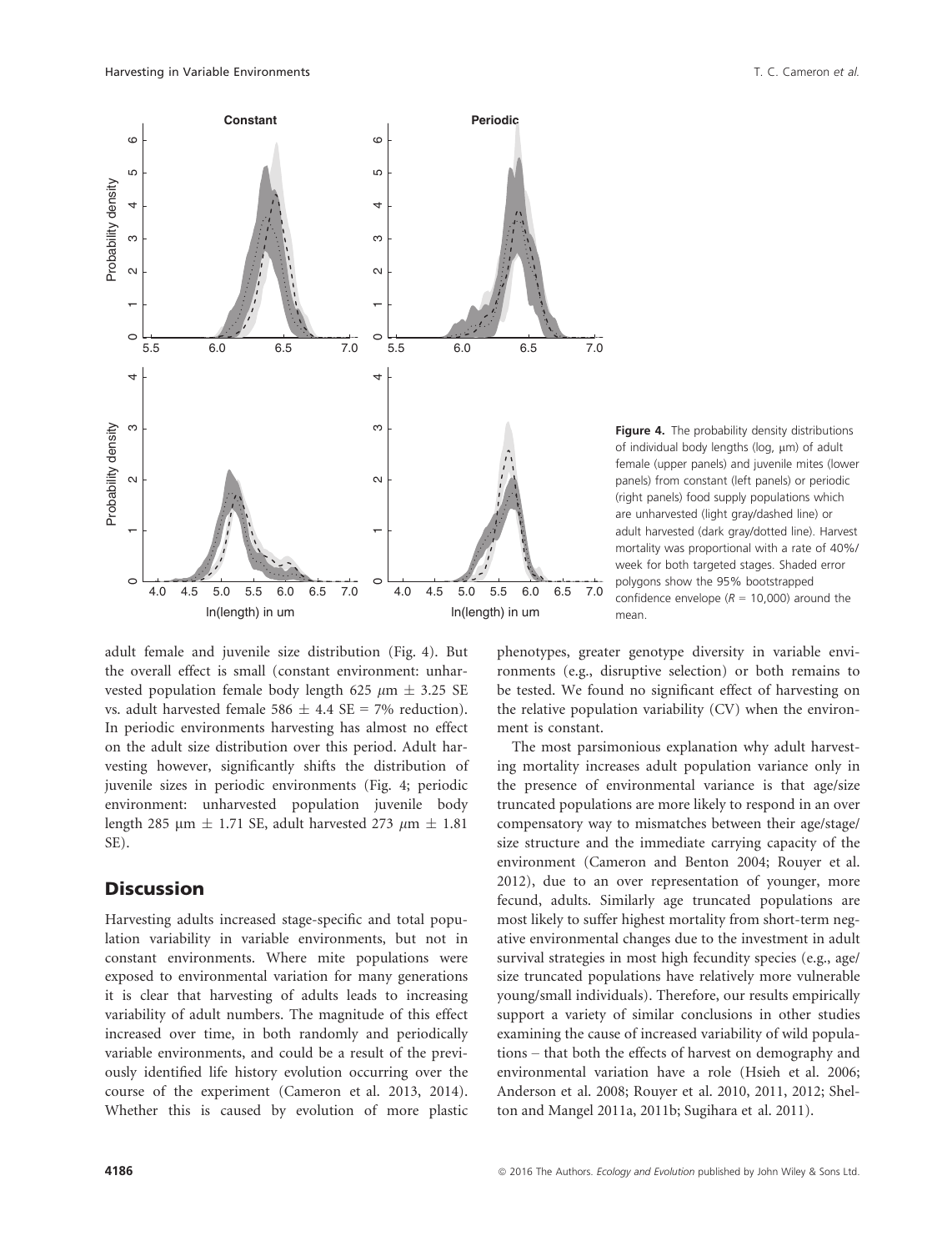We also found that harvesting adults does not always have the same effect on the variance of different ontogenetic stages. For example, in the periodic food environments harvesting adults leads to increased variance in adult and reduced variance in juvenile numbers, because removing adults during the periods when there is no food available reduces adult numbers with limited compensatory juvenile growth or maturation. In contrast, removing adults when food is available results in increased adult numbers via over-compensatory adult recruitment without reduction in juvenile numbers (as juvenile recruitment and survival are high). A plot of long-term average of adult and juvenile densities per replicate population tube misses this pattern (Figure S2). Likewise harvesting adults in a constant environment reduces the overall variance across all stages by decreasing variance in egg and juvenile but not adult numbers – because total population CV remained constant while total population size declined.

#### What are the relative roles of harvestinduced age or size-truncation and environmental variation on population variability?

In our experiment, adult survival rates declined with age by approximately 6%/day under adult harvesting (i.e., calculated as the average change in daily survival over 7 days from emergence to the first harvest event, if harvesting was continuous). While no age-specific data are available, the size frequency distributions of adult females from adult harvested constant environment populations are left skewed, caused by a decrease in the number of individuals over 650  $\mu$ m and increase in those under 550  $\mu$ m in adult harvested populations. In periodic populations, we see a smaller average size across the whole population. Overall, we have larger numbers of smaller adult females and juveniles; we would strongly argue that the average age has also reduced. However, this age truncation alone did not lead to increased population variation when environmental variation was minimized in our constant environment treatment.

Only when environmental variation and harvesting were combined did we see strong evidence of magnified fluctuations in abundance as in studies of commercial fisheries or harvested game birds (Anderson et al. 2008; Chapman et al. 2009; Rouyer et al. 2010, 2011, 2012; Bunnefeld et al. 2011; Shelton and Mangel 2011a). Thus, age-truncation (or size-truncation) from stage and/or size-selective mortality interacts with environmental variation to increase population variability. This supports our earlier point that mismatches between population structures and the environmental state at any one time, leads to harvesting magnifying population variability – age/sizetruncation effects on their own are not enough. A second consideration of ATE is the effect that reducing females' average age has on egg production and survival (Plaistow et al. 2007; Cameron et al. 2014). We find that harvesting adults can often reduce total population size through its influence on eggs and juveniles, as observed in constant and randomly variable environments. Female age is an important determinant of fecundity in soil mites (Plaistow et al. 2007), as in many species including fishes (Harris et al. 2007; Kaeding and Koel 2011; Targonska et al. 2012; Aliniya et al. 2013; Valentin et al. 2015), and changes in average female age can have lasting effects on juvenile survival, population variability, and size (O'Farrell and Botsford 2006; Plaistow and Benton 2009; Hsieh et al. 2010; Hixon et al. 2014; Shelton et al. 2015).

#### Empirical testing of current theory on harvesting and environmental variation

Not all theory on harvested populations concludes that harvesting destabilizes dynamics. A recent study of variance in age-structured model populations with stochastic recruitment differentiates between a constant and proportional harvest (Wikstrom et al. 2012). Wikstrom et al. found that under constant harvest rates removal of adults leads to higher variance due to an ATE whereas under a proportional harvest, as we used in our experiment, harvesting can increase or decrease population variance. Specifically proportional harvesting of adults can dampen population variance through reducing juvenile production (i.e., Allee effect), and through reductions in over-compensatory responses in life histories close to the unstable dynamics boundaries. In our constant environment treatment proportional harvesting reduces the juvenile to adult ratio but not via an Allee effect, instead it is likely to be a maturation rates increasing in response to adult mortality (Cameron and Benton 2004). Higher maturation results in younger females less able to respond to any available food, and there will be less excess food in a constant environment (Benton et al. 2005; Plaistow et al. 2006). Proportional adult harvest leads to stabilizing effects in only a small percentage of cases in the Wikstrom et al. model, and is instead most often destabilizing in populations in autocorrelated environments as we found here. This occurs in tandem with an increase in the juvenile to adult ratio (i.e., age truncation) and suggests that harvest induced ATEs on population variability are more likely in populations living in positively autocorrelated environments (Wikstrom et al. 2012). However, we recommend caution in concluding that this result, and ours, corroborates fully the analysis of wild harvested populations.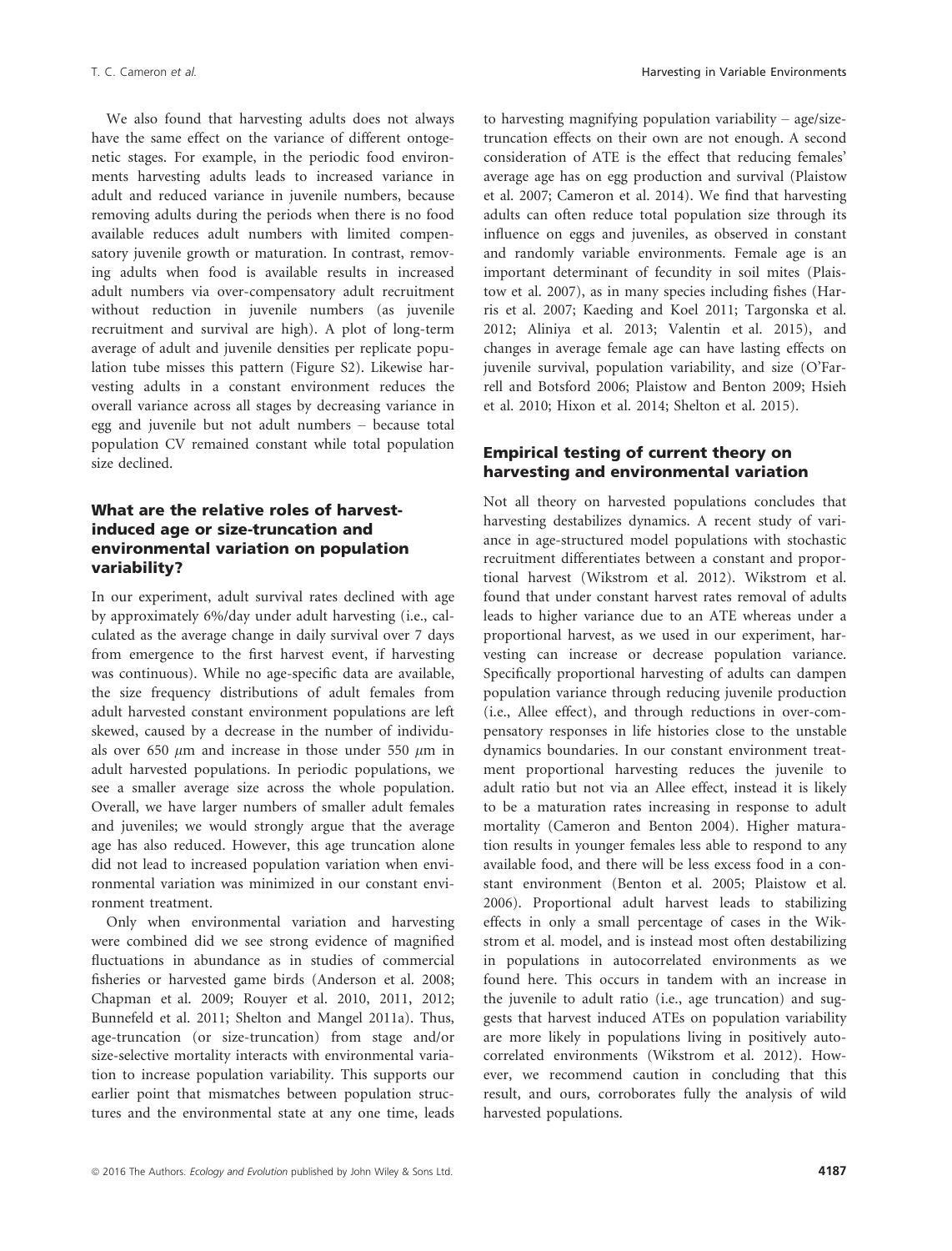A series of analytical studies that support the hypothesis that harvesting causes population variability in the wild, used a census of very young larval fish stages as their index of population abundance (CalCOFI Ichthyoplankton database) (Hsieh et al. 2006; Anderson et al. 2008). A case is then made that the biomass of larval fish is a "well known proxy for current (spawning) adult biomass" (Anderson et al. 2008; CEFAS, 2012). In our data we found no statistically significant evidence that harvesting adult mites in variable environments increases egg or juvenile stage variation. Neonate mortality is high in the mite model system as it is in marine fishes, up to 90%, and therefore egg counts are a best indicator of the abundance of the first mite juvenile stage (Benton et al. 2002; Cameron and Benton 2004; Ozgul et al. 2012). Where harvesting adults in a constant environment led to increased juvenile stage variability, this did not lead to significant increases in adult stage variance. Therefore, we would urge caution in the interpretation of studies on only egg or juvenile stage abundances in harvested populations for two reasons. Firstly compensatory changes in survival, growth, recruitment, or species interactions in later stages are likely to mask or modify the abundance and variability of any later stages, whether in model, microcosm, or wild populations (Bystrom et al. 1998; Persson et al. 2000; Ratikainen et al. 2008; Wikstrom et al. 2012). Secondly, despite its wide use due to no other fisheries independent information being available, a number of biases have been identified and cautions issued on the links between ichthyoplankton survey data and adult biomass in a variety of harvested species (Bernal et al. 2012; Kraus et al. 2012).

### Effects of harvesting and environmental variation on population size

We have shown previously that both increased environmental variation and harvesting can, separately, reduce population size (Benton et al. 2002; Cameron and Benton 2004; Cameron et al. 2013, 2014). Here, we extend these studies to show that the effects of harvesting on stage and total population size declined with increasing environmental variance, and that the stage-specific effects of harvesting adults differ markedly between constant and variable environments. In a constant environment harvesting adults significantly reduces egg and juveniles stages but not adults. The alternate is true in variable environments. We suggest that environmental variance obscures or dampens harvest effects on total population size as, when food and population sizes are low; the smaller yield under a proportional adult harvest is easily compensated for via increased reproduction or juvenile survival before the next census or harvest. When food is plentiful any harvest rate is easily compensated for through increased juvenile growth, survival, and maturation due to the mismatch between the reduced postharvest density and the increased resources. However, under constant conditions resource competition is invariably high (Cameron and Benton 2004). Therefore, while competitively dominant larger juveniles can obtain the extra food following a harvest and quickly mature, smaller juveniles and females are not best placed to respond to increasing food availability and increase growth, maturation, and fecundity rates.

#### Examining the effects of different harvesting regimes

Density-dependent adult mortality from threshold harvesting, also referred to as fixed escapement (Fryxell et al. 2005), is thought to be a more precautionary harvest method as the harvest effort is proportional to the longterm average of the sustainable yield. In this way it is thought to reduce the risk of extinction by reducing variability and preventing low population sizes through reducing harvest when population size is reduced (Lande et al. 1997; Fryxell et al. 2005). In our study, a threshold method restricted to harvest all adults above 60% of the long-term population mean reduced long-term averaged harvest effort, through the absence of harvesting in multiple weeks, resulting in an average harvest of close to 30%; 10% lower than the proportional harvest target rate of 40%. However, threshold harvesting of adults in randomly variable environments reduced adult densities by approximately 23%, compared to a 15% reduction by density independent proportional harvesting of adults. The increased reduction of adult population size via threshold management could occur via harvesting rate being too high, overharvesting, or too low to promote positive density-dependent feedback from the mortality rate on adult recruitment (Schroeder et al. 2014).

While we have previously shown that soil mites exhibit positive effects of mortality (PEM), and the specific response is dependent on environmental variation (Cameron and Benton 2004), a 40% harvest mortality per week is likely to be too high to expect over- compensatory responses. Instead we suggest that as average harvest rates in the first 10 weeks across the variable threshold treatment populations were 45%, with several harvesting events in each replicate population being equivalent to 50–70% of the weekly mean adult population size, the threshold harvest method overharvested early on in the experiment from which the populations never recovered. This is consistent with the time series where adult population sizes in this treatment were reduced early on in the experiment. As originally predicted, the threshold harvest method significantly reduced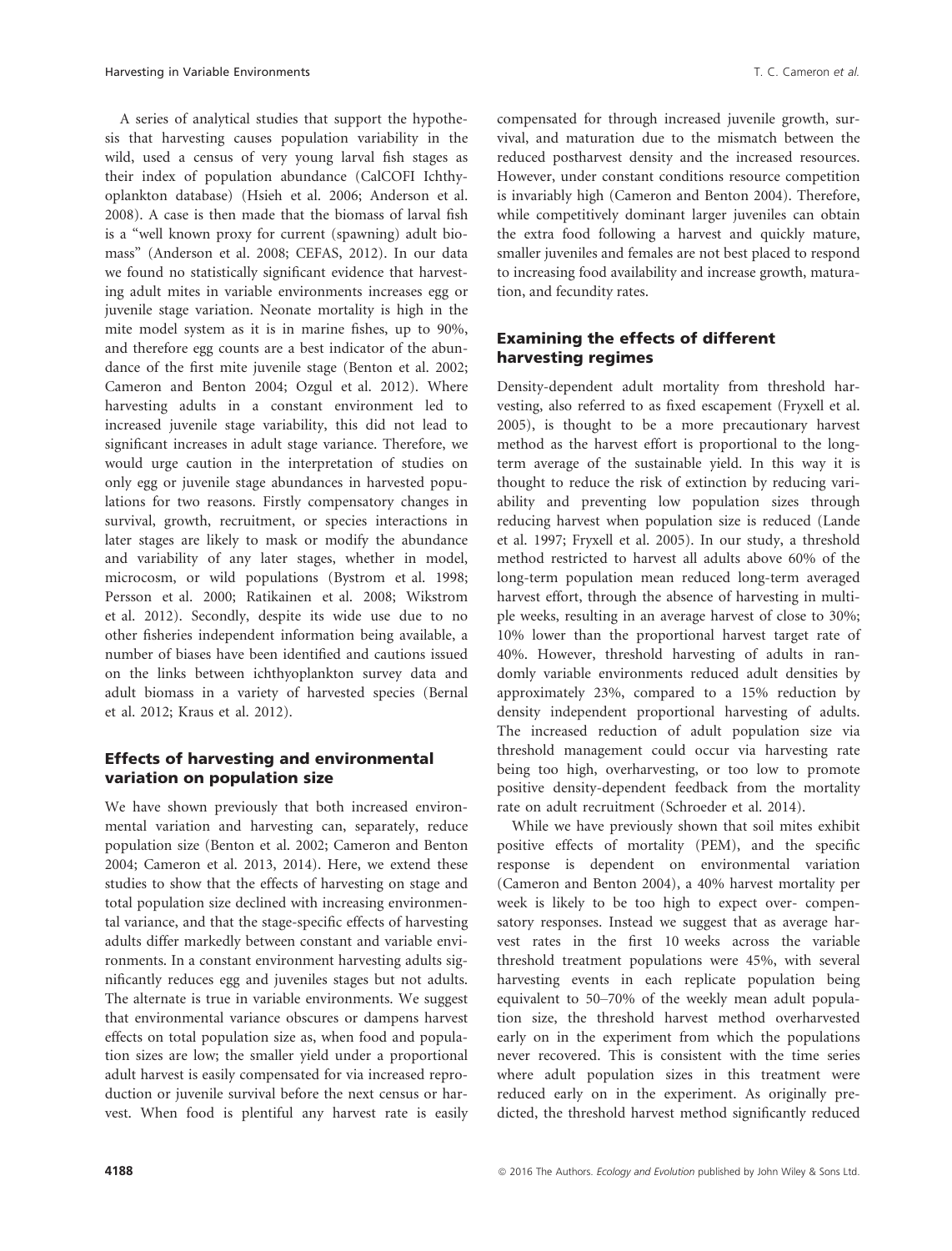variation in adult abundance over the latter of the harvest period. Earlier in the experiment there was a large ecological transient where variation in adult numbers was very high in the threshold adult harvest treatment. This is likely linked to the same very high harvest rates above 50% due to initial high population densities at the onset of harvesting. That our study includes environmental variation, and/or a model organism with complex life history more like that of many harvested species, might explain the difference in results from a previous experiment that suggested threshold harvesting methods are more conservative (Fryxell et al. 2005). The objective to reduce temporal variability in ecosystem service provision, as is a primary objective of threshold harvest management, has been called into question recently (Carpenter et al. 2015). Management to reduce short-term variability in a fisheries model has unintended consequences that include greater extinction risks due to the interactions between environmental variance and management. Clearly from our own results, and taking this recent analysis into consideration, threshold harvest methods cannot be recommended as a more conservative harvesting strategy without further study.

### Conclusion

We have presented a microcosm study of invertebrates and provided experimental evidence to answer our two main questions; harvest induced age/stage/size-truncation results in less stable populations and this is associated with significantly increased population variance only in variable environments. The likely mechanism behind this result is switching between additive and over compensatory changes in maturation, reproduction and survival during food limited and unlimited periods respectively (Cameron and Benton 2004). Such over-compensatory mechanisms are known to cause populations to overshoot their carrying capacity at any point in time. Our study is conducted in a simplified environment where autocorrelated and random variance were considered separately. In nature, variation can occur over many time scales, with some components for example being high frequency (blue noise), random (white noise), and low frequency (red noise) occurring simultaneously. This study shows that the type of variation can make a very big difference to predictions of population responses to mortality, and this can be experimentally explored in model systems.

### Acknowledgments

This work was funded by NERC grant NE/C510467/1 (T. G. Benton and S. B. Piertney) and a University of Leeds Faculty Postdoctoral Fellowship (T. C. Cameron).

## Data Accessibility

The original time series and body size data from these experiments are available to download from DRYAD entry number<http://dx.doi.org/10.5061/dryad.bq135>.

## Conflict of Interest

None declared.

#### References

- Aliniya, M., H. Khara, S. B. Noveiri, and H. Dadras. 2013. Influence of age of common carp (Cyprinus carpio) broodstock on reproductive traits and fertilization. Turk. J. Fish. Aquat. Sci. 13:19–25.
- Anderson, C. N. K., C. H. Hsieh, S. A. Sandin, R. Hewitt, A. Hollowed, J. Beddington, et al. 2008. Why fishing magnifies fluctuations in fish abundance. Nature 452:835–839.
- Beckerman, A. P., T. G. Benton, E. Ranta, V. Kaitala, and P. Lundberg. 2002. Population dynamic consequences of delayed life-history effects. Trends Ecol. Evol. 17:263–269.
- Benton, T. G. 2012. Individual variation and population dynamics: lessons from a simple system. Philos. Trans. R. Soc. Lond. B Biol. Sci. 367:200–210.
- Benton, T. G., and A. P. Beckerman. 2005. Population dynamics in a noisy world: lessons from a mite experimental system. Adv. Ecol. Res. 37:143–181, Population Dynamics and Laboratory Ecology.
- Benton, T. G., C. T. Lapsley, and A. P. Beckerman. 2001a. Population synchrony and environmental variation: an experimental demonstration. Ecol. Lett. 4:236–243.
- Benton, T. G., E. Ranta, V. Kaitala, and A. P. Beckerman. 2001b. Maternal effects and the stability of population dynamics in noisy environments. J. Anim. Ecol. 70:590–599.
- Benton, T. G., C. T. Lapsley, and A. P. Beckerman. 2002. The population response to environmental noise: population size, variance and correlation in an experimental system. J. Anim. Ecol. 71:320–332.
- Benton, T. G., T. C. Cameron, and A. Grant. 2004. Population responses to perturbations: predictions and responses from laboratory mite populations. J. Anim. Ecol. 73:983–995.
- Benton, T. G., S. J. Plaistow, A. P. Beckerman, C. T. Lapsley, and S. Littlejohns. 2005. Changes in maternal investment in eggs can affect population dynamics. Proc. Biol. Sci. 272:1351–1356.
- Benton, T. G., S. J. Plaistow, and T. N. Coulson. 2006. Complex population dynamics and complex causation: devils, details and demography. Proc. Biol. Sci. 273:1173–1181.
- Benton, T. G., M. Solan, J. M. J. Travis, and S. M. Sait. 2007. Microcosm experiments can inform global ecological problems. Trends Ecol. Evol. 22:516–521.
- Bernal, M., S. Somarakis, P. R. Witthames, C. J. G. van Damme, A. Uriarte, N. C. H. Lo, et al. 2012. Egg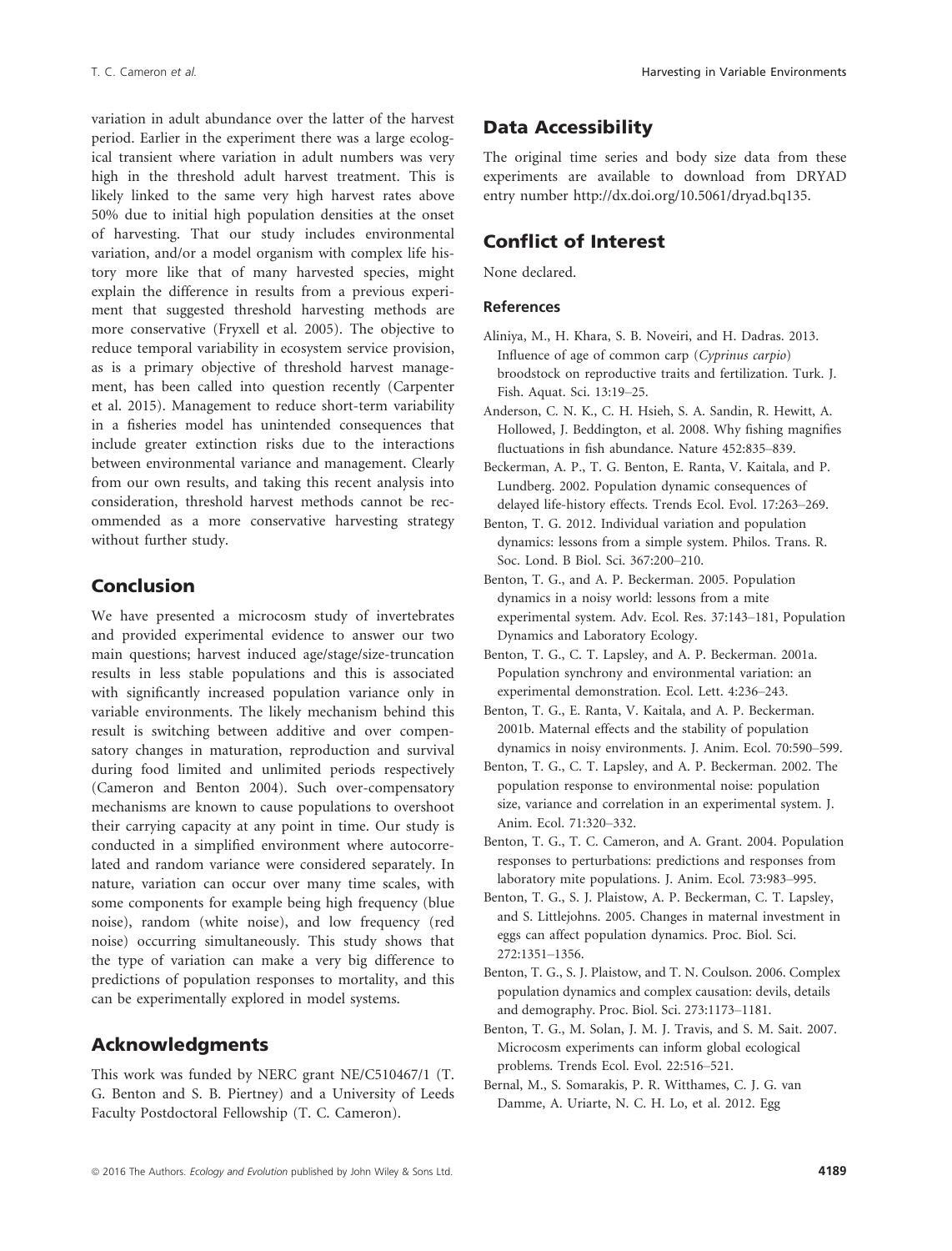production methods in marine fisheries: an introduction. Fish. Res. 117–118:1–5.

Bjornstad, O. N., J. M. Fromentin, N. C. Stenseth, and J. Gjosaeter. 1999. Cycles and trends in cod populations. Proc. Natl Acad. Sci. USA 96:5066–5071.

Bunnefeld, N., D. Baines, D. Newborn, and E. J. Milner-Gulland. 2009. Factors affecting unintentional harvesting selectivity in a monomorphic species. J. Anim. Ecol. 78:485–492.

Bunnefeld, N., D. C. Reuman, D. Baines, and E. J. Milner-Gulland. 2011. Impact of unintentional selective harvesting on the population dynamics of red grouse. J. Anim. Ecol. 80:1258–1268.

Butler, S. J., T. G. Benton, M. A. C. Nicoll, C. G. Jones, and K. Norris. 2009. Indirect population dynamic benefits of altered life-history trade-offs in response to egg harvesting. Am. Nat. 174:111–121.

Bystrom, P., L. Persson, and E. Wahlstrom. 1998. Competing predators and prey: juvenile bottlenecks in whole-lake experiments. Ecology 79:2153–2167.

Cameron, T. C., and T. G. Benton. 2004. Stage-structured harvesting and its effects: an empirical investigation using soil mites. J. Anim. Ecol. 73:996–1006.

Cameron, T. C., H. J. Wearing, P. Rohani, and S. M. Sait. 2007. Two-species asymmetric competition: effects of age structure on intra- and interspecific interactions. J. Anim. Ecol. 76:83–93.

Cameron, T. C., D. O'Sullivan, A. Reynolds, S. B. Piertney, and T. G. Benton. 2013. Eco-evolutionary dynamics in response to selection on life-history. Ecol. Lett. 16:754–763.

Cameron, T. C., S. J. Plaistow, M. Mugabo, S. B. Piertney, T. G. Benton 2014. Eco-evolutionary dynamics: experiments in a model system. Adv. Ecol. Res. 50:171–206.

Carpenter, S. R., W. A. Brock, C. Folke, E. H. van Nes, and M. Scheffer. 2015. Allowing variance may enlarge the safe operating space for exploited ecosystems. Proc. Natl Acad. Sci. USA. 112: 14384–14389.

CEFAS. 2012. Available at [http://www.cefas.defra.gov.uk/our](http://www.cefas.defra.gov.uk/our-science/fisheries-information/surveys/estimating-spawning-stock-biomass-using-egg-surveys.aspx)[science/fisheries-information/surveys/estimating-spawning](http://www.cefas.defra.gov.uk/our-science/fisheries-information/surveys/estimating-spawning-stock-biomass-using-egg-surveys.aspx)[stock-biomass-using-egg-surveys.aspx](http://www.cefas.defra.gov.uk/our-science/fisheries-information/surveys/estimating-spawning-stock-biomass-using-egg-surveys.aspx) [Online]. CEFAS (accessed 5 March 2013).

Chapman, D. S., S. J. Cornell, and W. E. Kunin. 2009. Interactions between harvesting, noise and territoriality in a model of red grouse population cycles. J. Anim. Ecol. 78:476–484.

Fryxell, J. M., I. M. Smith, and D. H. Lynn. 2005. Evaluation of alternate harvesting strategies using experimental microcosms. Oikos 111:143–149.

Fryxell, J. M., C. Packer, K. McCann, E. J. Solberg, and B. E. Saether. 2010. Resource management cycles and the sustainability of harvested wildlife populations. Science 328:903–906.

Grenfell, B. T., K. Wilson, B. F. Finkenstadt, T. N. Coulson, S. Murray, S. D. Albon, et al. 1998. Noise and determinism in synchronized sheep dynamics. Nature 394:674–677.

Harris, P. J., D. M. Wyanski, D. B. White, P. P. Mikell, and P. B. Eyo. 2007. Age, growth, and reproduction of greater amberjack off the southeastern US Atlantic coast. Trans. Am. Fish. Soc. 136:1534–1545.

Hixon, M. A., D. W. Johnson, and S. M. Sogard. 2014. BOFFFFs: on the importance of conserving old-growth age structure in fishery populations. ICES J. Mar. Sci. 71:2171– 2185.

Hsieh, C. H., C. S. Reiss, J. R. Hunter, J. R. Beddington, R. M. May, and G. Sugihara. 2006. Fishing elevates variability in the abundance of exploited species. Nature 443:859–862.

Hsieh, C.-H., A. Yamauchi, T. Nakazawa, and W.-F. Wang. 2010. Fishing effects on age and spatial structures undermine population stability of fishes. Aquat. Sci. 72:165– 178.

Kaeding, L. R., and T. M. Koel. 2011. Age, growth, maturity, and fecundity of Yellowstone lake cutthroat trout. Northwest Sci. 85:431–444.

Kraus, G., H.-H. Hinrichsen, R. Voss, E. Teschner, J. Tomkiewicz, and F. W. Köster. 2012. Robustness of egg production methods as a fishery independent alternative to assess the Eastern Baltic cod stock (Gadus morhua callarias L.). Fish. Res. 117–118:75–85.

Lande, R., B.-E. Sæther, and S. Engen. 1997. Threshold harvesting for sustainability of fluctuating resources. Ecology 78:1341–1350.

Mittelbach, G. G., and L. Persson. 1998. The ontogeny of piscivory and its ecological consequences. Can. J. Fish Aquat. Sci. 55:1454–1465.

Nilsson, K. A., L. Persson, and T. van Kooten. 2010. Complete compensation in Daphnia fecundity and stage-specific biomass in response to size-independent mortality. J. Anim. Ecol. 79:871–878.

O'Farrell, M. R., and L. W. Botsford. 2006. The fisheries management implications of maternal-age-dependent larval survival. Can. J. Fish Aquat. Sci. 63:2249–2258.

Ohlberger, J., O. Langangen, E. Edeline, D. Claessen, I. J. Winfield, N. C. Stenseth, et al. 2011. Stage-specific biomass overcompensation by juveniles in response to increased adult mortality in a wild fish population. Ecology 92:2175– 2182.

Ottersen, G., D. A. G. Ø. Hjermann, and N. C. Stenseth. 2006. Changes in spawning stock structure strengthen the link between climate and recruitment in a heavily fished cod (Gadus morhua) stock. Fish Oceanogr. 15:230–243.

Ozgul, A., T. Coulson, A. Reynolds, T. C. Cameron, and T. G. Benton. 2012. Population responses to perturbations: the importance of trait-based analysis illustrated through a microcosm experiment. Am. Nat. 179:582–594.

Persson, L., P. Bystrom, and E. Wahlstrom. 2000. Cannibalism and competition in Eurasian perch: population dynamics of an ontogenetic omnivore. Ecology 81:1058–1071.

Plaistow, S. J., and T. G. Benton. 2009. The influence of context-dependent maternal effects on population dynamics: